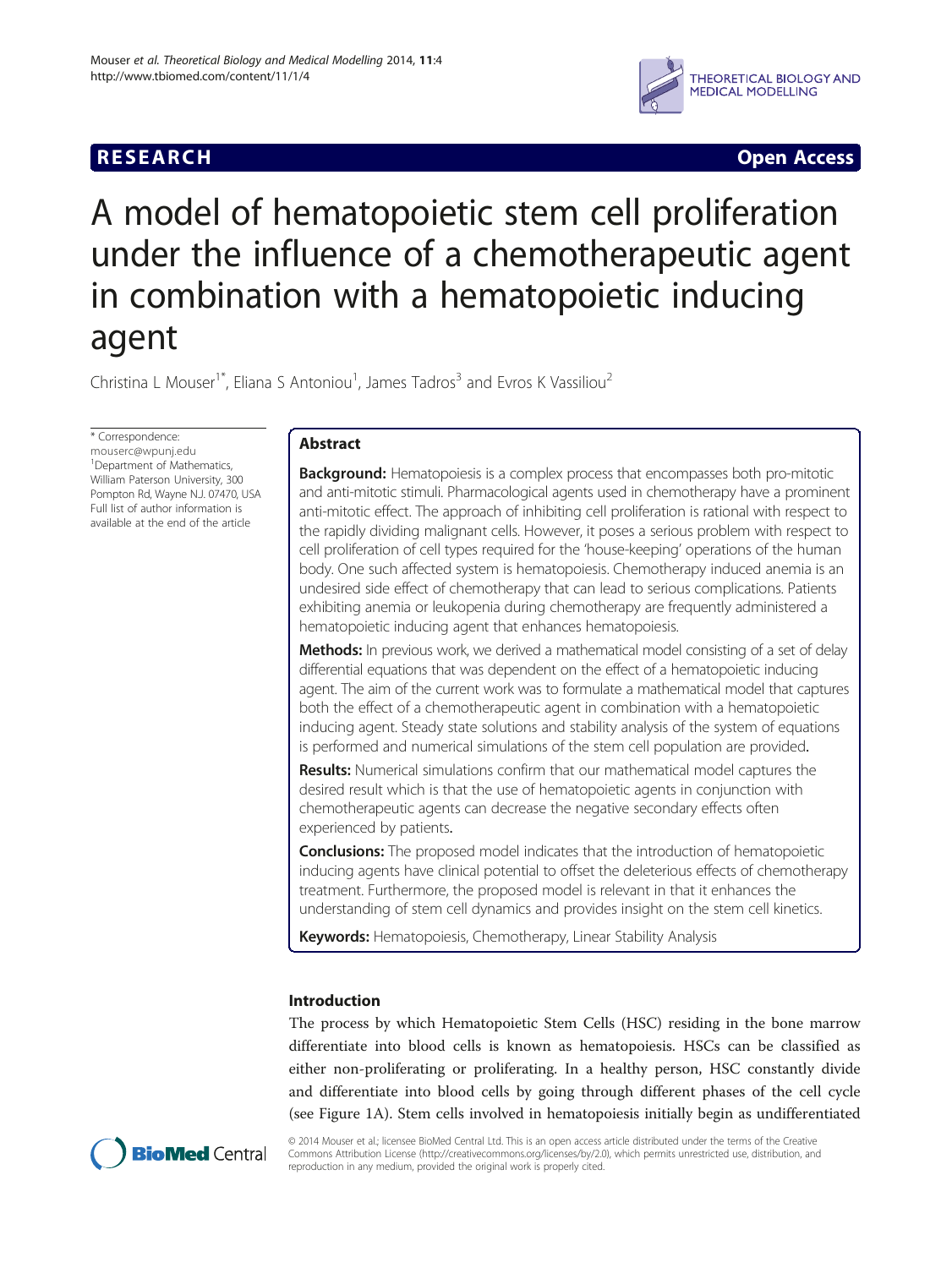<span id="page-1-0"></span>

(proliferating) pluripotent cells. Chemotherapeutic agents (CTA) inhibit cellular division of stem cells. In cases of high intensity chemotherapy stem cell rescue is applied [[1\]](#page-12-0). The undesired effect of CTAs leads to serious complications in cancer patients receiving chemotherapy. To overcome this issue, a Hematopoietic Inducing Agent (HIA) is often employed. The effect of the HIA is pro-mitotic and essentially offsets the excessive anti-mitotic impact of CTA.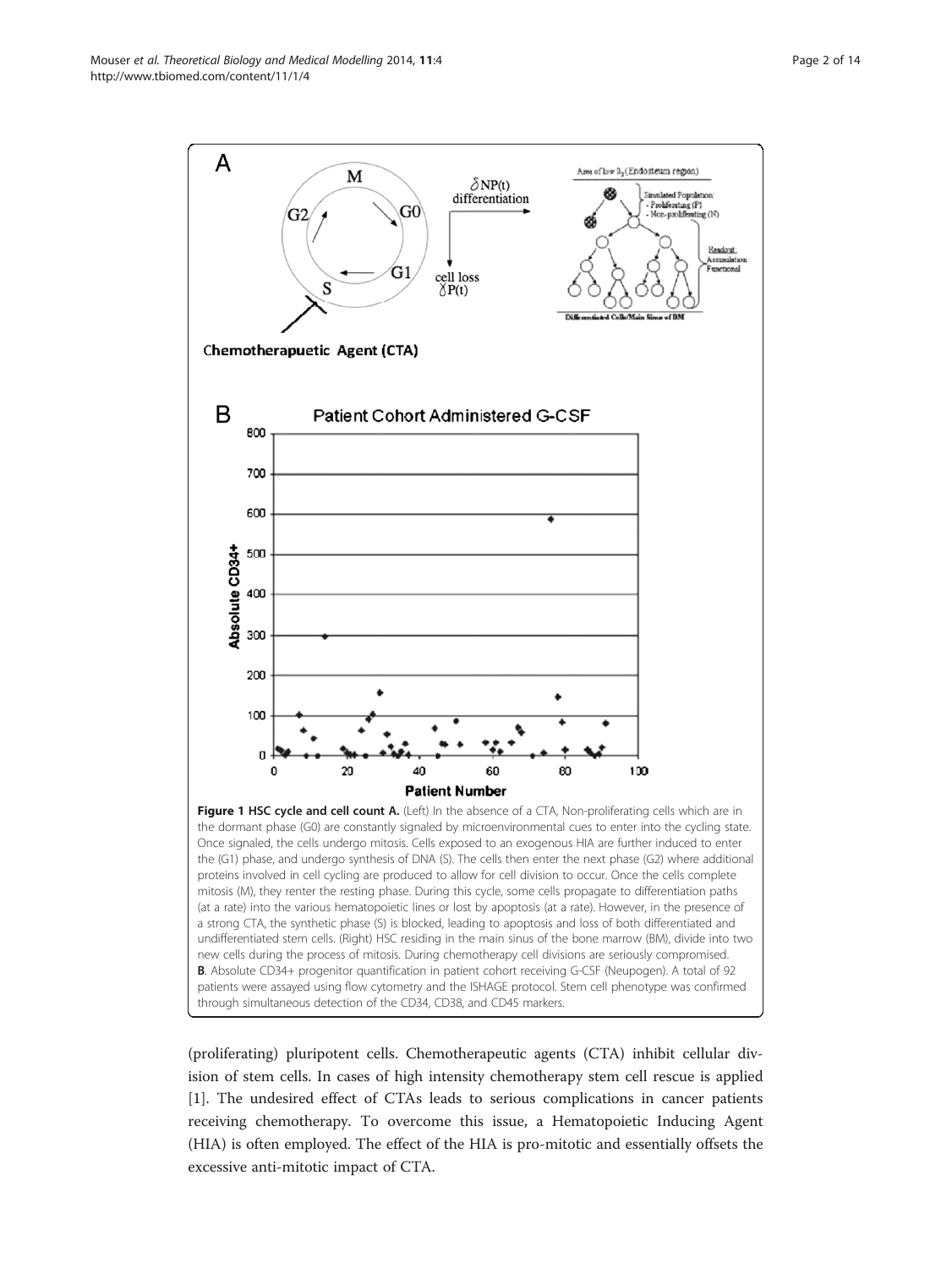It has been shown that Hematopoietic Inducing Agents (HIA), such as erythropoietin (EPO) and Granulocyte-Colony Stimulating Factor (G-CSF) play a vital role in hematopoiesis and are capable of inducing proliferation of stem cells [[2,3](#page-12-0)]. Understanding the role of HIA during chemotherapy is critical in developing optimal chemotherapeutic treatments. For patients undergoing chemotherapy, it is necessary to increase or stabilize the production of red blood cells and concurrent administration of HIA with CTA can potentially decrease the secondary effects of CTA. During CTA treatment, cancer patients frequently experience a significant reduction in red blood cells (anemia), leukocytes (leucopenia), neutrophils (neutropenia) and platelets (thrombocytopenia) typically treated with recombinant Erythropoietin (EPO), Granulocyte-Colony Stimulating Factor (G-CSF) and corticosteroids respectively. Thus, use of HIA in conjunction with CTA can aid in stabilization of red blood cell levels and leukocyte number expansion [\[4,5](#page-12-0)].

Mathematical models can be used to gain insight into the underlying mechanisms that control stem cell production under normal conditions and during tumor growth [[6-8](#page-12-0)]. In previous work, we constructed a mathematical model that described the behavior of both proliferating  $(P)$  and non-proliferating  $(N)$  HSCs as they go through the cell cycle [[9\]](#page-12-0). This model was novel in the sense that it incorporated the effect of HIA on the cells. Simulations of our model closely matched experimental results in which 92 patients were administered G-CSF (Neupogen). These patients were assayed using flow cytometry and the ISHAGE protocol and showed increased CD34+ stem cell levels, as was expected [[9](#page-12-0)]. We have used the same clinical sample to calibrate the new model in terms of the number of stem cells seen in a typical patient. The chosen range of 50–150 stem cells is the number of CD34+ cells per 10,000 peripheral blood leukocytes analyzed and is an indirect measure of HSCs; see Figure [1](#page-1-0)B. Similar measurements were reported by Kato and Radbruch [[10\]](#page-12-0).

The aim of the current work is two-fold. We first revisited our model [[9\]](#page-12-0) of  $P$  and  $N$ where the role of HIA was incorporated with the goal of modeling the effect of HIA in a time-dependent manner. This made the model more physiologically relevant. In the previous model, HIA was described by a Hill function such that when the level of proliferating cells was low, HIA was triggered to stimulate the non-proliferating cells to become proliferating. Once the level of proliferating cells was above a certain threshold, the proliferation of HSC was signaled to stop. Hill functions are commonly used when describing a phenomenon that is saturable and nonlinear, and are very effective in fitting experimental data. They have been used extensively to describe the relationship between the dosage of a drug and its effect. However, one drawback of this class of functions is that they may not capture the true biological mechanism at play [[11\]](#page-12-0). The equations in our previous model assumed no time dependence for this process. In a biologically realistic setting, however, the effect of HIA on HSC decays with time [[12](#page-12-0)]. This is primarily due to the degradation of the HIA with respect to time. We therefore incorporated this time dependence into our model by revising the mathematical term that describes the effect of HIA in our system of equations (see equation ([4\)](#page-3-0); Figure [2\)](#page-3-0).

The second goal of this work was to incorporate the effect of a chemotherapy agent (CTA) into the model. Since cancer patients experience reduced leukocyte levels and anemia during chemotherapy treatment, simultaneous administration of HIA can stabilize their red blood and white cell count [\[13,14\]](#page-12-0). The overall goal of our study was to determine the dynamic interaction between CTAs and HIAs during chemotherapy.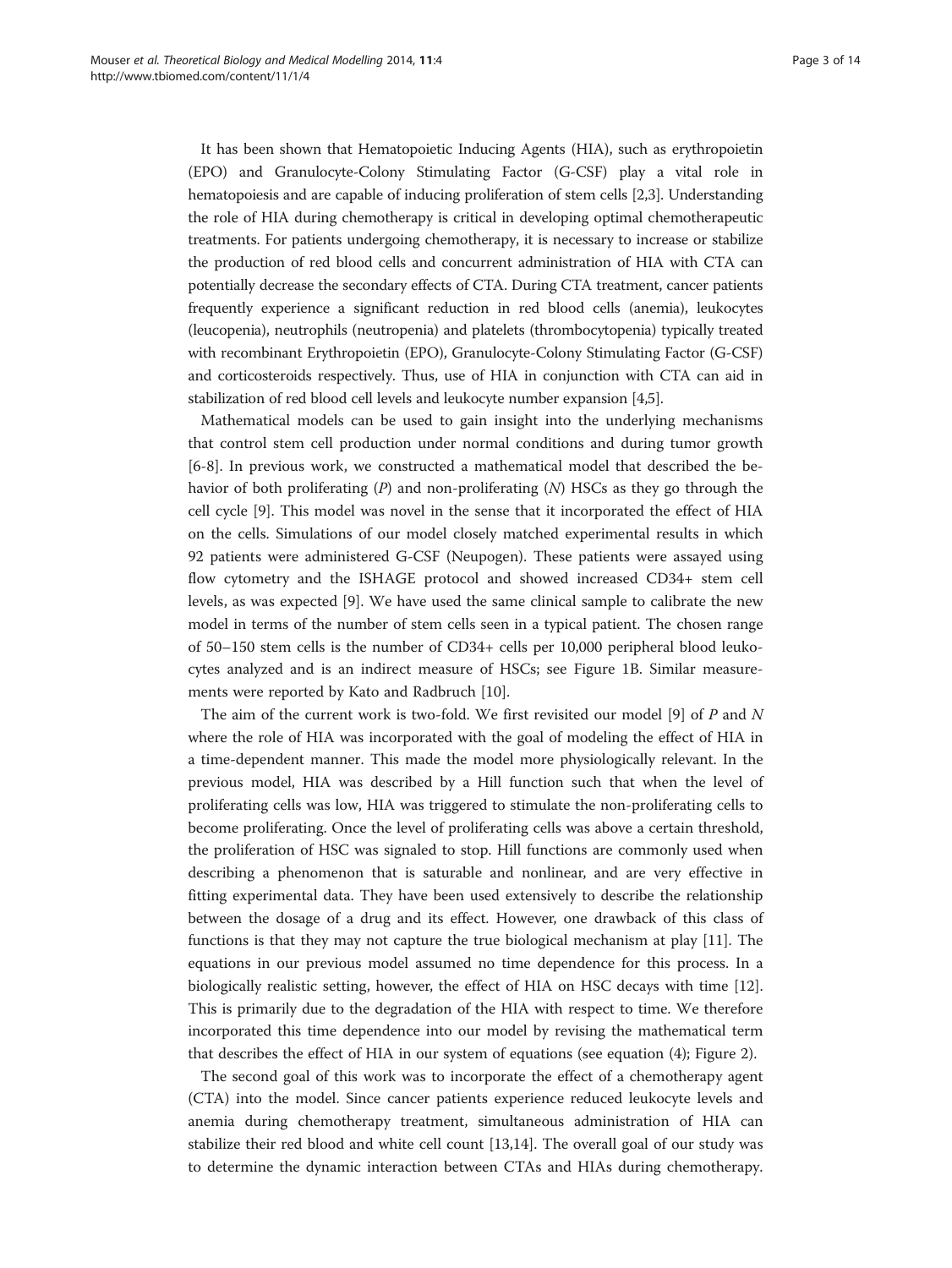<span id="page-3-0"></span>

Our work is attempting to theoretically predict stem cell levels under CTA and HIA treatment with respect to time. Our mathematical model incorporates both time dependence and chemotherapy effect, and provides numerical simulations of the stem cell population with respect to time.

# Materials and methods

## The model

We expanded upon the model that we previously constructed and published [[6\]](#page-12-0). This model describes the number of proliferating and non-proliferating stem cells in response to HIA by a set of coupled delay differential equations. Our new model accounts for HIA but in a time dependent manner. In addition, the new model accounts for the effect of CTA on the proliferation of HSCs. As opposed to our previous work, we have assumed a fixed oxygen concentration in the model. The modeling set of equations is:

$$
dP/dt = -\gamma P + \beta(N)N - \exp(-\gamma \tau)\beta(N_{\tau})N_{\tau} + \beta_{HIA}(P)N - \beta_{C}(P)N, \quad \tau < t \tag{1}
$$

$$
dN/dt = -[\beta(N)N + \delta N] + 2\exp(-\gamma\tau)\beta(N_{\tau})N_{\tau} - \beta_{HIA}(P)N + \beta_{C}(P)N, \quad \tau < t \qquad (2)
$$

$$
\beta(N) = \beta_0 \frac{\theta^n}{\theta^n + N^n} \tag{3}
$$

$$
\beta_{HIA}(P) = \beta_{0,HIA} \frac{\theta_1^m}{\theta_1^m + P^m} g_{HIA}(t)
$$
\n(4)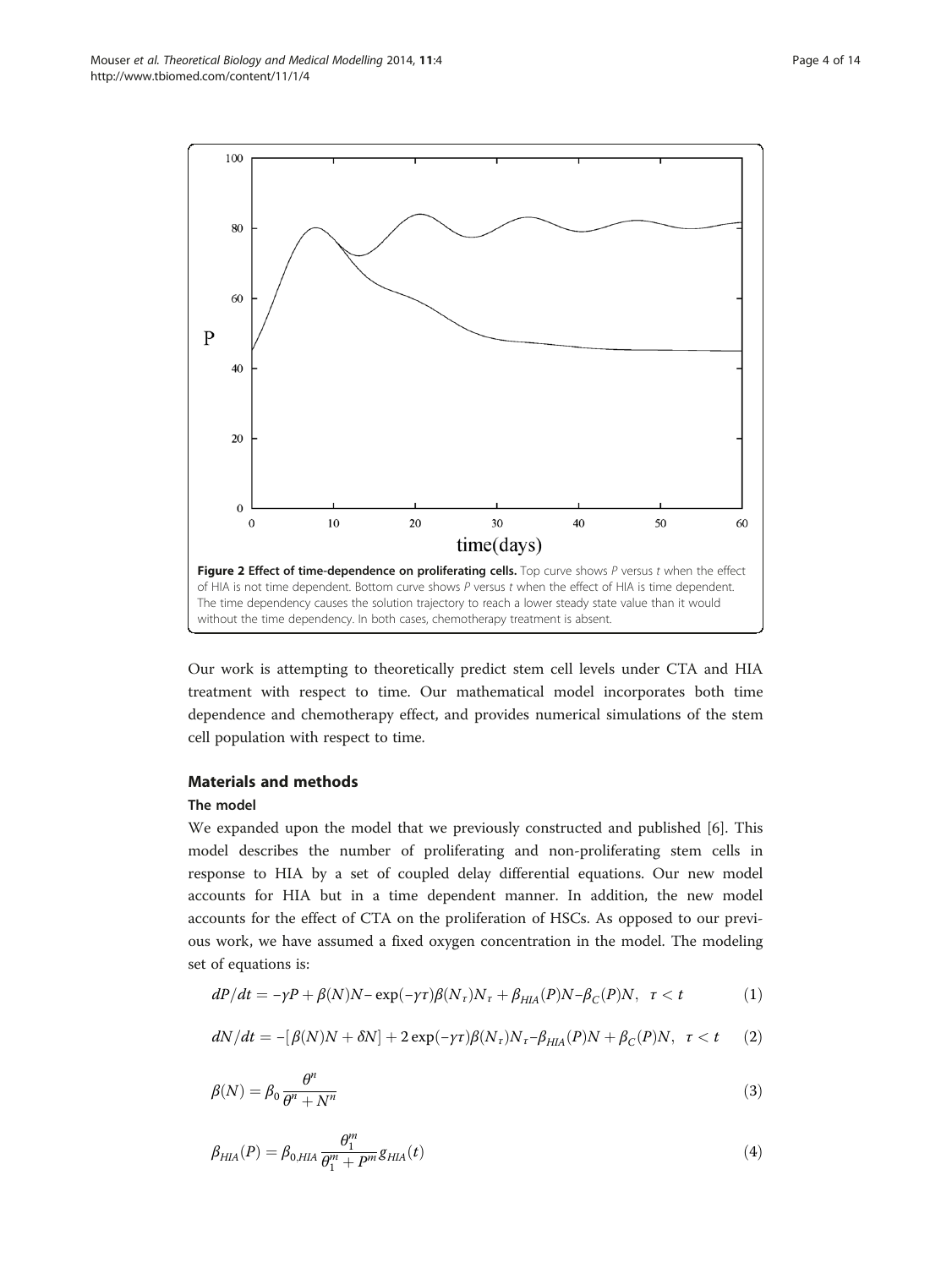$$
g_{HIA}(t) = \begin{cases} 1, & 0 < t \leq \tau_1 \\ \exp(-s_1(t-\tau_1)), & t > \tau_1 \end{cases}
$$

and

$$
\beta_C(P) = \beta_{0,C} \frac{P^w}{\theta_2^w + P^w} g_C(t)
$$
\n
$$
g_c(t) = \begin{cases}\n1 & , 0 < t \le \tau_2 \\
\exp(-s_2(t-\tau_2)) & , \tau_2 < t \le \tau_3 \\
\exp(-s_2(\tau_3-\tau_2)) & , t > \tau_3\n\end{cases}
$$
\n(5)

In the above equations,  $P$  represents the number of proliferating stem cells and  $N$ represents the number of non-proliferating cells.  $β(N)$  (equation ([3\)](#page-3-0)) measures the rate of cell re-entry into proliferation,  $\beta_0$  is the maximal rate of cell transit from resting phase to S phase, n measures the sensitivity of the rate of cell transit from G0 phase to S phase, and  $\theta$  is the G0 stem cell population at which the rate of cell movement from G0 into proliferation is one-half of its maximal value.  $\delta$  is the rate of random cell loss by escape to the periphery and  $\gamma$  is the rate of cell loss due to apoptosis.  $\tau$  is the time required for a cell to complete one cycle of the proliferation phase. The notation  $N$ , for example, represents  $N(t - \tau)$  thus introducing a time delay into the equations. The values of parameters stated above are based on estimates given by Mackey [\[15,16](#page-12-0)].

The term  $\beta_{HIA}(P)N$  in equations ([1](#page-3-0)) and ([2](#page-3-0)) models the effect of HIA on the proliferating and non-proliferating stem cells and is a Hill function. This term models the effect of HIA by creating a cell loss of the non-proliferating population and a cell gain of the proliferating population when the proliferating cell population is low. This represents the transition of non-proliferating to proliferating cells as a result of HIA administration. As stated above, in our previous work, this term did not display any time dependence. To incorporate the time dependence of HIA, we therefore modified  $\beta_{HIA}$  (equation [\(4](#page-3-0))) so that its effect decays with time as it occurs in a biological system. This effect is captured by the function  $g_{HIA}(t)$ . The parameter  $s_1$  determines the rate of decay and  $\tau_1$  is a parameter that sets the time at which the effect of HIA begins to decay. The last term in equations ([1](#page-3-0)) and ([2\)](#page-3-0) models the effect of CTA treatment on the level of proliferating and nonproliferating stem cells. CTA administration in patients causes a decrease in the number of proliferating stem cells. We aimed to model this effect by constructing  $\beta_C(P)$  (equation (5)) to be a Hill function that ranges from a minimum value of 0 to a maximum value of  $\beta_{0,\,C}$   $\theta_2$  is the half activation value of the cells in response to CTA and w determines the sensitivity of the rate at which cells proliferate due to changes in CTA concentration. Thus when the proliferating cells are at a high level, the CTA term causes a decrease in the proliferating cell count (caused by a transition of proliferating cells into the nonproliferating cell population). Once the population of proliferating cells has decreased beyond the threshold point  $\theta_2$ , the effect of CTA is removed. This term captures the time dependent impact of chemotherapy treatment through the function  $g_C(t)$  where the parameters  $s_2$ ,  $\tau_2$ , and  $\tau_3$ , behave in a similar manner to the time decay of HIA. The parameter values in the term  $\beta_{HIA}(P)$  and  $\beta_C(P)$  were chosen to be consistent with realistic time frames of HIA and chemotherapy effects as noted in [[17](#page-12-0)-[19](#page-12-0)]. Parameter values used in our model are given in Table [1](#page-5-0) (unless otherwise stated). Note that in the presence of chemotherapy treatment, the initial number of proliferating stem cells was increased from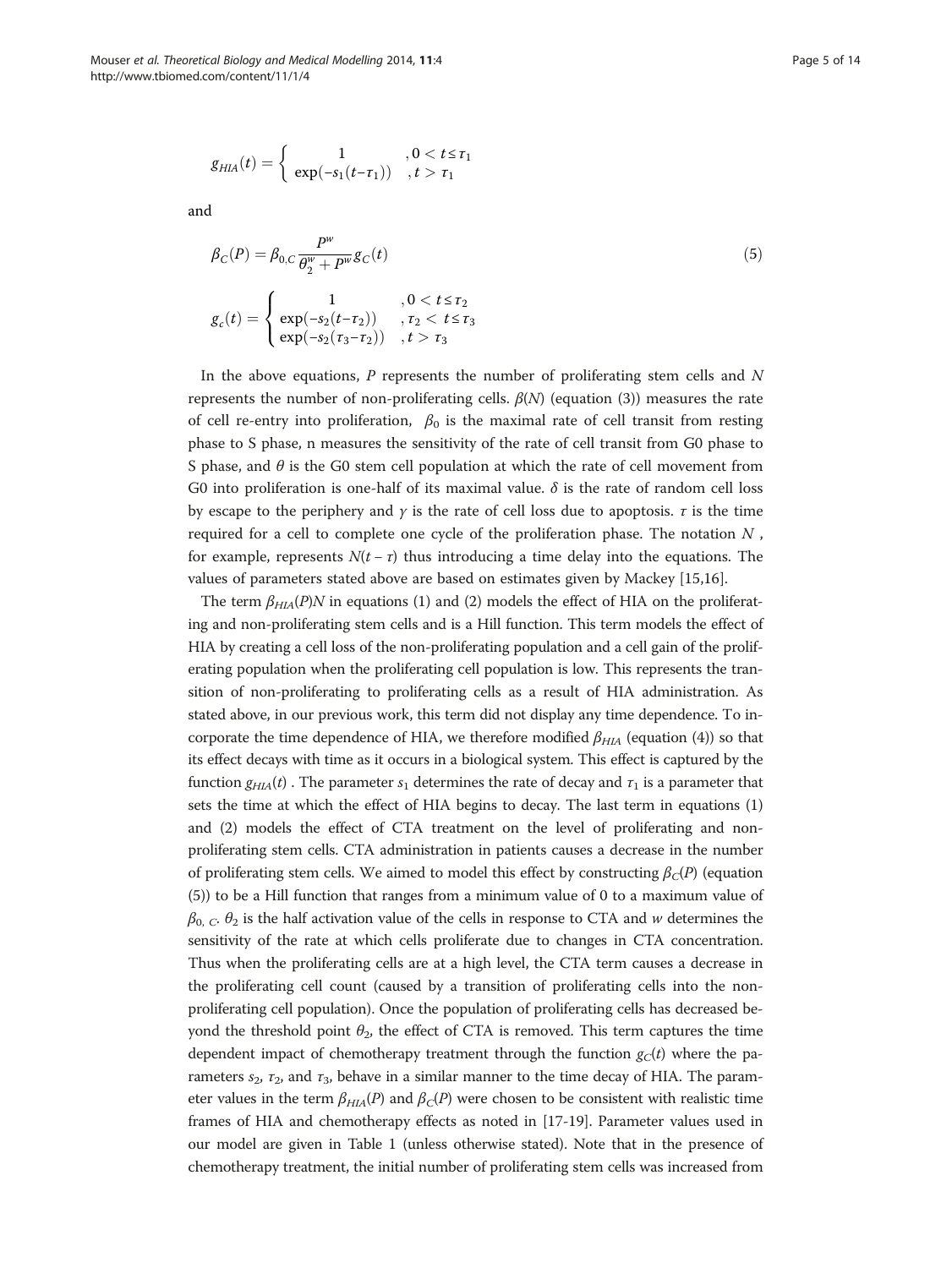|                  | In absence of CTA                           | In presence of CTA                           |
|------------------|---------------------------------------------|----------------------------------------------|
| $P_{\rm O}$      | 50 cells/10,000 peripheral blood leukocytes | 100 cells/10,000 peripheral blood leukocytes |
| $N_{\Omega}$     | 70 cells/10,000 peripheral blood leukocytes | 70 cells/10,000 peripheral blood leukocytes  |
| δ                | $0.09$ /days                                | $0.09$ /days                                 |
| γ                | $0.15$ /days                                | 0.15/days                                    |
| τ                | 2.22 days                                   | 2.22 days                                    |
| θ                | 60                                          | 60                                           |
| $\theta_1$       | 100                                         | 100                                          |
| $\theta_2$       | 100                                         | 100                                          |
| $\beta_{0}$      | 1.4                                         | $\overline{4}$                               |
| $\beta_{0,C}$    | 0.206                                       | 0.206                                        |
| $\beta_{0, HIA}$ | 0.08                                        | 0.08                                         |
| n                | 2.7                                         | $\overline{2}$                               |
| W                | 1                                           | 1                                            |
| m                | 0.1                                         | 0.1                                          |
| S <sub>1</sub>   | 0.2                                         | 0.2                                          |
| S <sub>2</sub>   | 0.2                                         | 0.2                                          |

<span id="page-5-0"></span>Table 1 Parameter values used in simulations of model

50 cells per 10,000 peripheral blood leukocytes to 100 cells per 10,000 peripheral blood leukocytes because patients undergoing chemotherapy treatment typically display an increased number of proliferating cells [[20](#page-12-0)].

## Steady-state solutions of the model and stability analysis

Steady-state solutions for the proliferating and non-proliferating cells have been calculated and linear stability analysis of equations [\(1](#page-3-0)) and [\(2](#page-3-0)) has been carried out as in [[9,21,22\]](#page-12-0). Two sets of steady-state solutions were found. The first set is  $P^* = N^* = 0$ . The second and more interesting steady-state solution is:

$$
N^* = \theta \left[ \frac{\beta_0}{\delta + \beta_{0, HIA} - \beta_{0,C}} (2e^{-\gamma \tau} - 1) - 1 \right]^{\frac{1}{n}}
$$
(6)

$$
P^* = \frac{N^*}{\gamma} \left[ \beta_{0,HLA} - \beta_{0,C} + \left( \delta + \beta_{0,HLA} - \beta_{0,C} \right) \frac{1 - e^{-\gamma \tau}}{2e^{-\gamma \tau} - 1} \right].
$$
 (7)

The nontrivial steady state exists only if

$$
0 < \gamma \tau < \ln \frac{2\beta_0}{\delta + \beta_{0,HLA} - \beta_{0,C} + \beta_0}.\tag{8}
$$

Stable solutions of equations [\(1](#page-3-0)) and ([2](#page-3-0)) exist only under the condition:

$$
(B2-A2)\tau < \cos^{-1}\left(\frac{-A}{B}\right), \text{ where}
$$
  
\n
$$
A = \delta + \beta_0 F + \beta_{0, HIA}
$$
  
\n
$$
B = -2\beta_0 e^{-\gamma\tau} F - \beta_c \text{ and}
$$
  
\n
$$
F = \theta^n \frac{\theta^n + (1-n)(N^*)^n}{\left[\theta^n + (N^*)^n\right]^2}
$$

With the restriction that  $\left|\frac{A}{B}\right| < 1$ .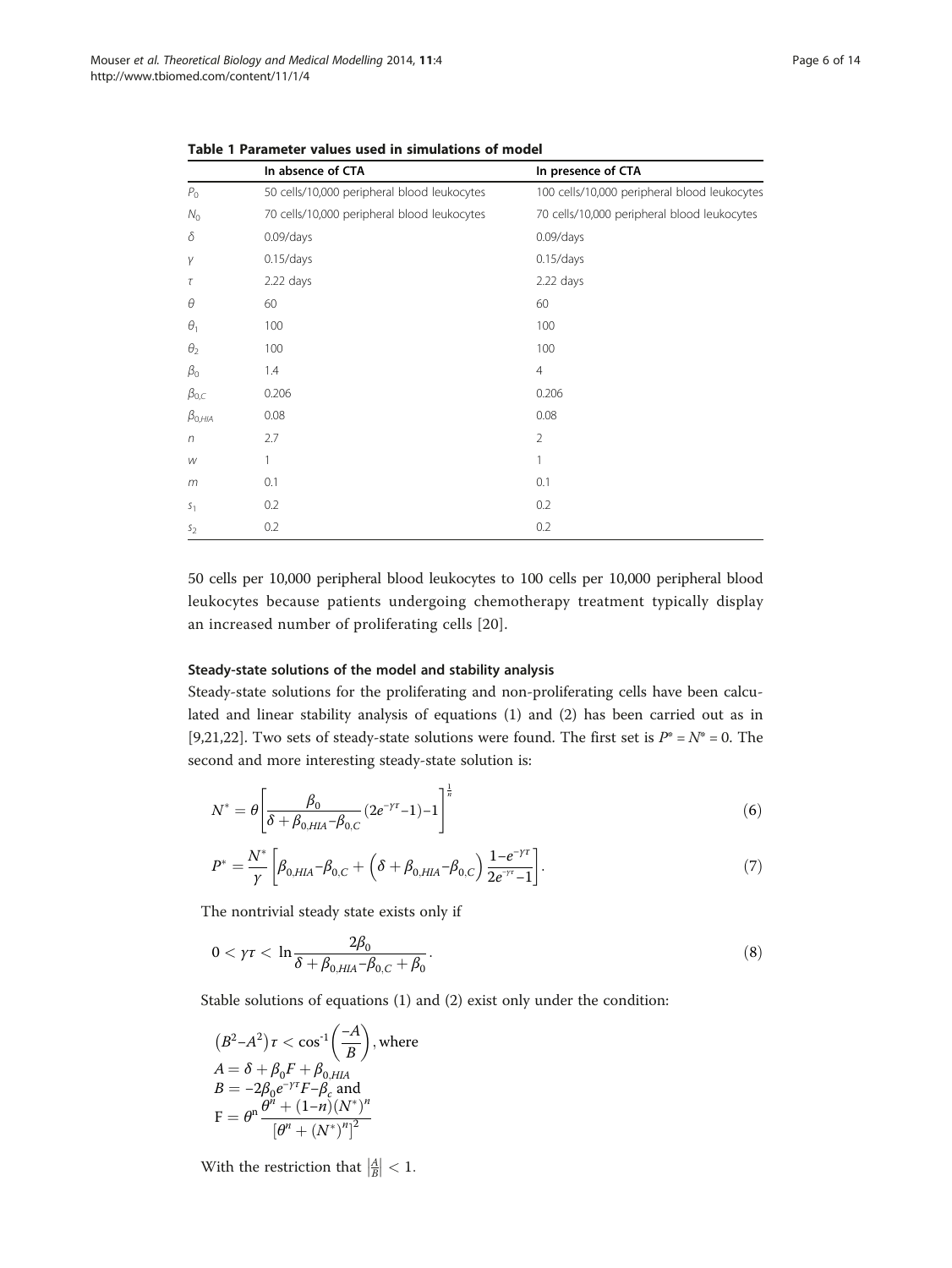Biologically,  $\gamma$  captures the apoptosis rate which has to be within a certain range for the system to remain active. The condition in equation ([8\)](#page-5-0) reflects the fact that if apoptosis exceeds certain values, hematopoiesis will cease leading to death. Note that if  $\beta_{0,C} = 0$ ,  $\gamma \tau$  lies in a smaller range than if  $\beta_{0,C} > 0$  for the nontrivial steady state to exist. This allows flexibility for  $\gamma$  to be larger in the presence of CTA treatment. Furthermore, for homeostasis to prevail, the collection of parameter values must yield dynamic equilibrium (as given by equations ([6\)](#page-5-0) and [\(7](#page-5-0))).

# Results

The analysis of our modeling set of equations shows that under the combination of HIA and CTA treatment the number of proliferating and non-proliferating cells can reach a stable, steady state under various conditions. To confirm these results, simulations of our model were run using the mathematical software XPPAUT which is a differential equation solving package that has an interface to AUTO (a bifurcation construction program) [[23\]](#page-12-0). We considered several cases when running numerical simulations in order to better understand the effects of HIA treatment and CTA treatment. We considered the effect of HIA when administered in the absence of CTA, the effect of CTA when administered in the absence of HIA, and the effect of HIA and CTA when administered jointly. We also ran simulations to determine the effect of the time dependency of the decay of HIA. In all simulations, the units of proliferating and nonproliferating cell counts are in cells per 10,000 peripheral blood leukocytes. Simulations were run for several parameter values. However, all figures presented are based on only one simulated set of parameter values.

As stated earlier, the time dependence of HIA was incorporated into the current model to reflect that its effects decay with time. Figure [2](#page-3-0) shows the solution trajectory for the proliferating cells in the presence of HIA (chemotherapy treatment is absent) when HIA is time dependent versus when it is not time dependent. This figure shows that in the time dependent case, the effect of HIA wears off and therefore causes the level of proliferating cells to reach a lower steady state value than when the time dependence is excluded from the modeling set of equations. This time dependence is more comparable to what happens in vivo.

Solution trajectories under various combinations of the presence and absence of HIA and CTA treatment are shown in Figures [3](#page-7-0), [4,](#page-8-0) [5](#page-9-0), and [6](#page-10-0) for different parameter sets. In the control case (Figure [3A](#page-7-0)) which measures the number of proliferating and nonproliferating HSC in the absence of HIA and CTA treatment, simulations of the model were run with  $P(0) = 50$  and  $N(0) = 70$ . The solution trajectories show that initially the number of HSC oscillates but then reaches a steady state value of approximately 45 proliferating cells and 115 non-proliferating cells. In the subsequent case (Figure [3](#page-7-0)B), we allowed the solution trajectories to reach their steady state values in the control case and then added HIA to the model. In this case, the effect of HIA causes an increase in the number of proliferating cells. Once the effect of HIA wears off due to the time dependency in the model, the solution trajectory decreases and reaches the same steady state as in the control case. In Figure [3C](#page-7-0), we consider the effect of CTA treatment in the absence of HIA. We increased the initial level of proliferating cells to  $P(0) = 100$ and changed  $\beta_0$  and *n* in our model so that the steady state value of the proliferating cells without CTA or HIA treatment is 100. This accounts for the fact that patients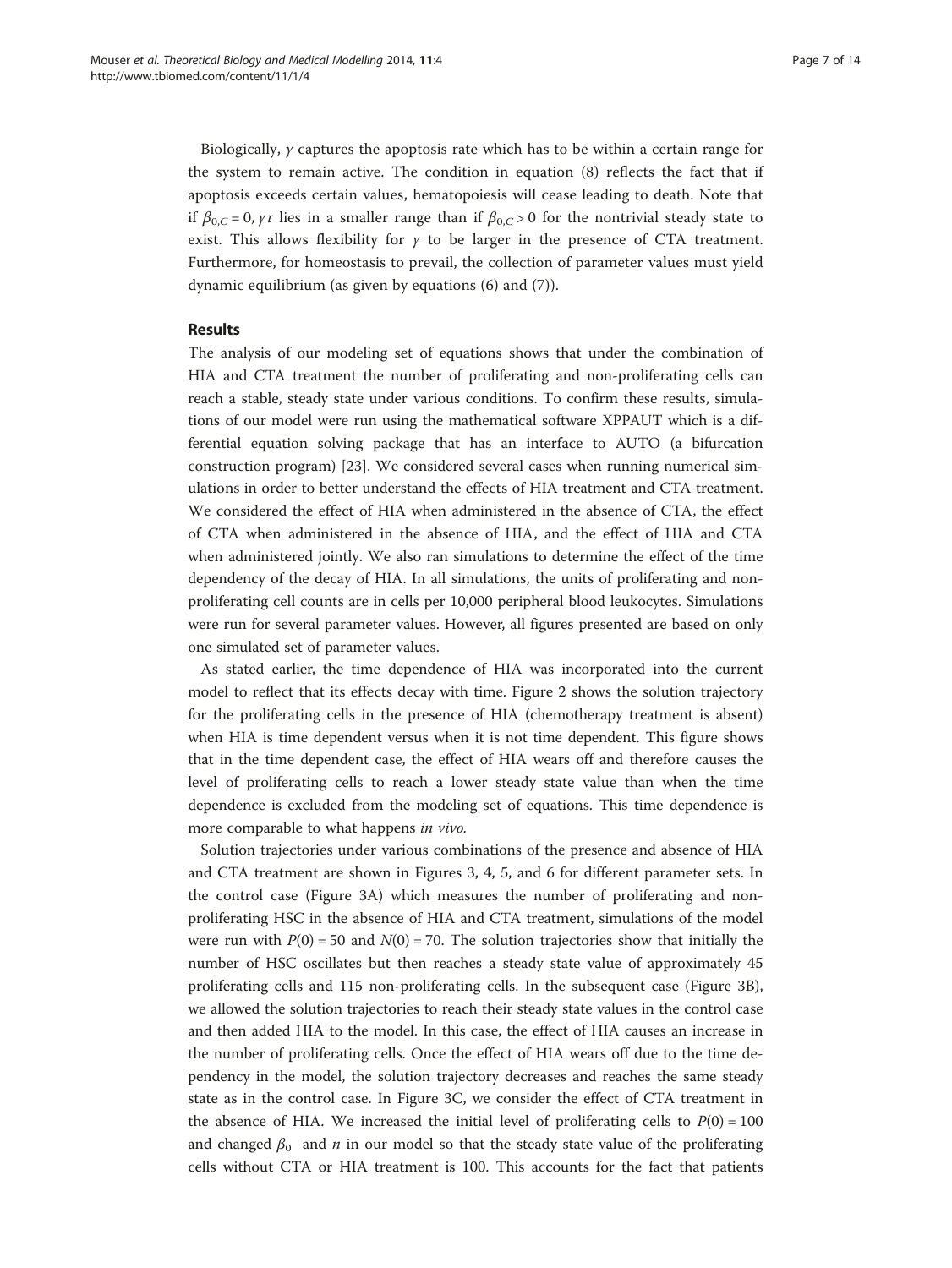<span id="page-7-0"></span>

undergoing chemotherapy treatment typically have an elevated number of proliferating cells as seen in the study used in our previous work [[9\]](#page-12-0). We again allowed the solution trajectories to reach their steady values and then added in CTA. In this case, the solution trajectory for the proliferating cells significantly decays as is to be expected since CTA treatment is administered to patients in order to kill cancer cells. However, once the effect of CTA treatment wears off due to the time dependent nature of the model, the solution trajectory approaches approximately 80 cells. This models the effect of one application of CTA treatment [[24](#page-12-0)]. Subsequent applications of CTA treatment would aim to bring the steady state value of the proliferating cells to that of the control case. Finally in Figure 3D, solution trajectories of the model are shown in the presence of HIA and CTA treatment. In this simulation, the initial level of proliferating cells is again set to  $P(0) = 100$  and the same parameter values of the model are used as in Figure 3C with the addition of HIA. In this case, HIA administration increases the mean number of proliferating cells as compared with the mean number when CTA treatment alone is administered. Based on the study presented by Benboukher et al. [[25\]](#page-13-0), administration of G-CSF/GM-CSF in chemotherapy treated patients significantly increased the number of CD34+ cells. Thus, our model captures the effect of HIA which in conjunction with CTA treatment can prevent abnormally low levels of stem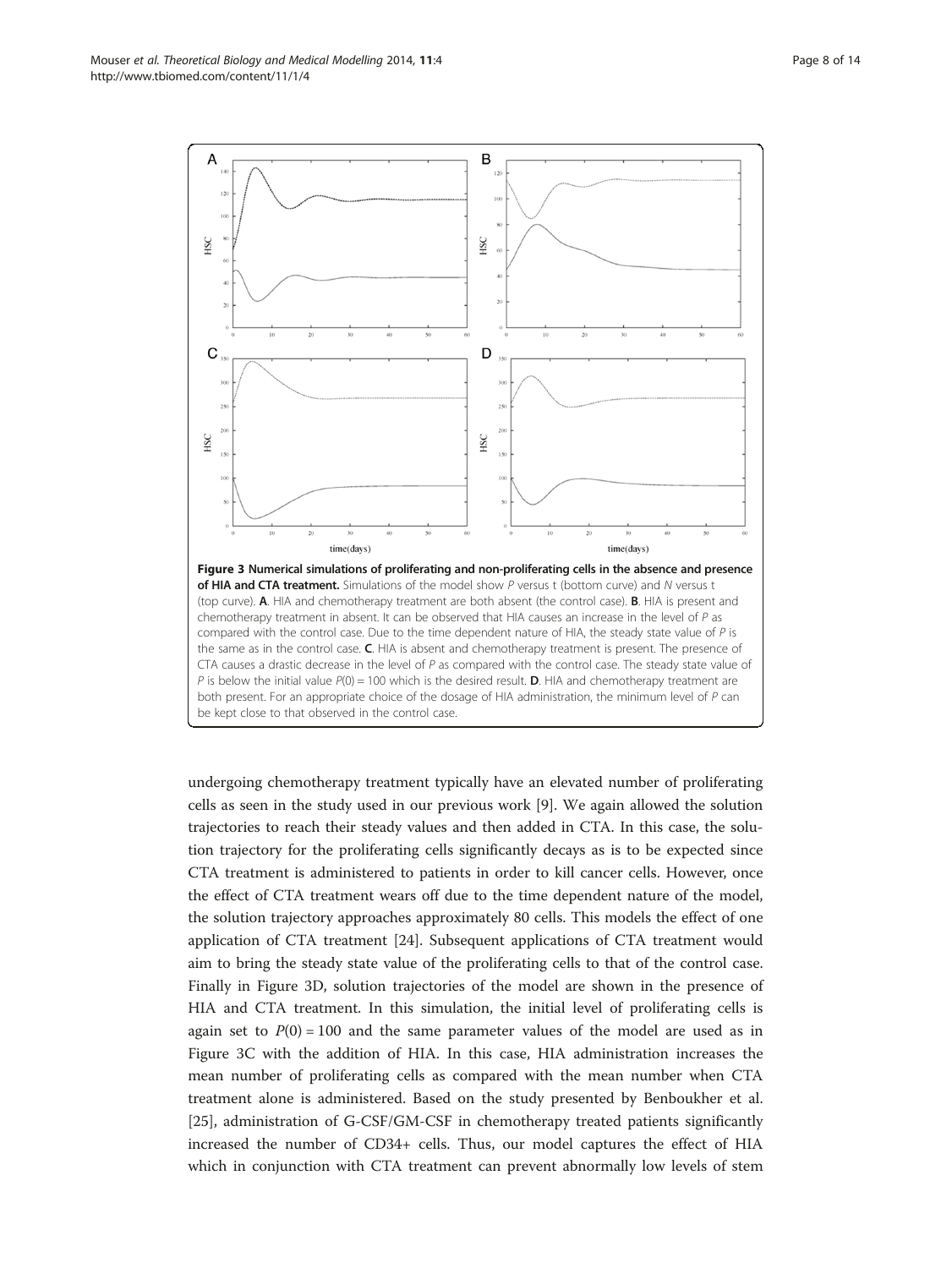<span id="page-8-0"></span>

cells. Note that in our model, once the effect of HIA wears off, the steady state value of the proliferating cells returns to the same value as when the CTA alone is present.

In Figure 4, simulations were run for the four cases (absence of HIA and CTA, presence of HIA, presence of CTA, and presence of both HIA and CTA) but  $m$  was increased from 0.1 to 1,  $\theta_1$  was decreased from 100 to 60, w was increased from 1 to 2, and  $\theta_2$  was decreased from 100 to 60. Recall that m and w determine the sensitivity of the rate at which cells proliferate due to changes in HIA administration and CTA treatment, respectively. The increase in  $m$  reflects a decrease in the sensitivity (decrease in the slope of the Hill function  $\beta_{HIA}(P)$ ) due to HIA administration. The increase in w reflects an increase in the sensitivity (increase in the slope of the Hill function  $\beta_C(P)$ ) due to CTA treatment.  $\theta_1$  and  $\theta_2$  are the half-activation values of the cells in response to HIA and CTA, respectively. Therefore, the decrease in these values from 100 to 60 causes a response in stem cells due to HIA and CTA at lower levels of the HSC population. In order for the HIA administration to be effective at preventing the severe drop in HSC levels during CTA treatment, the values of  $\theta_1$  and  $\theta_2$  must be kept close to one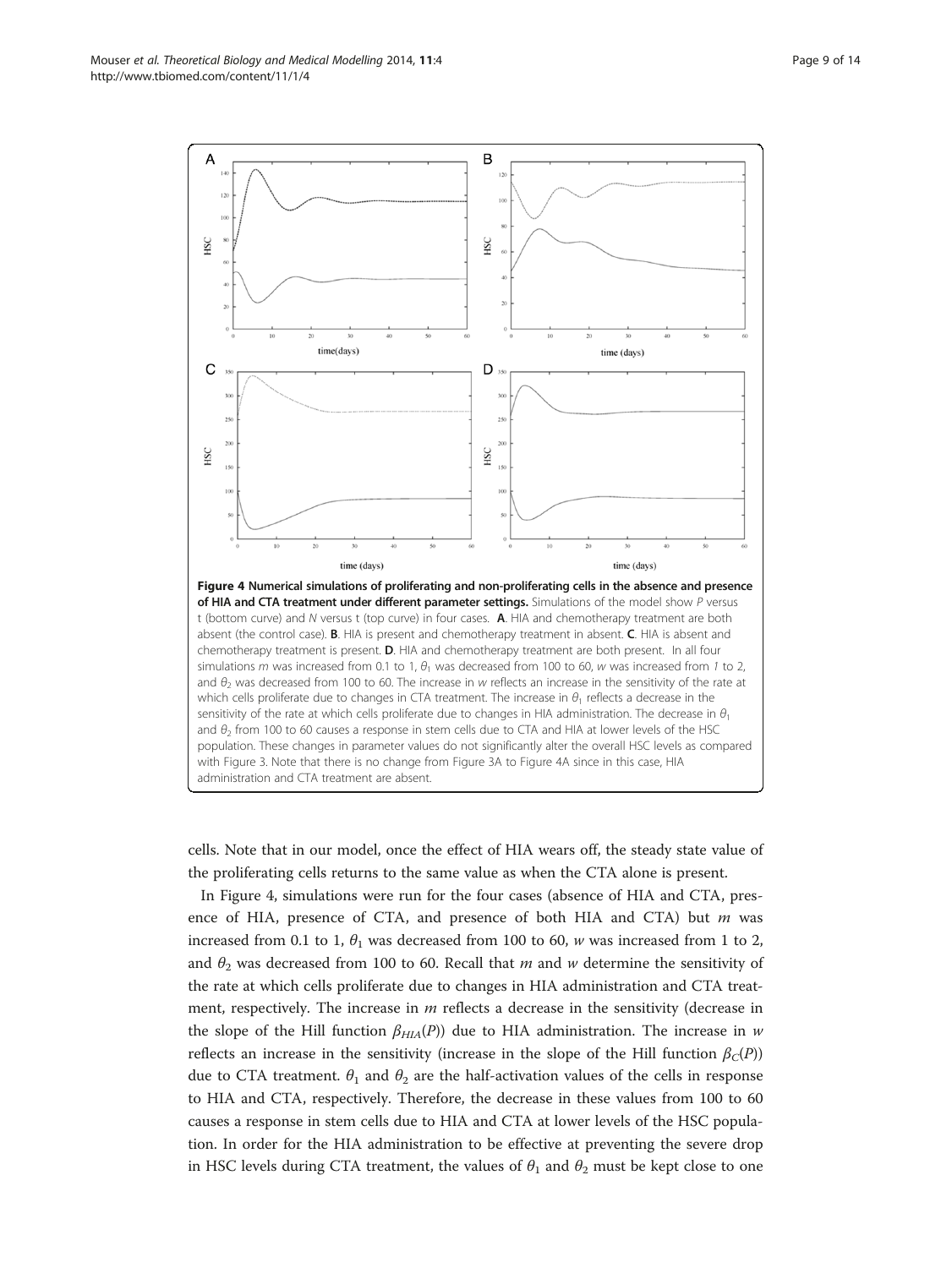<span id="page-9-0"></span>

another. It can be observed from the simulations that these changes in parameter values do not significantly alter the overall HSC levels as compared with Figure [3.](#page-7-0)

In order to determine the effect of changing the decay rate of the HIA and CTA terms in equations [\(1\)](#page-3-0) and ([2](#page-3-0)), the values of  $s_1$  and  $s_2$  were decreased from 0.2 to 0.1. Thus, the effect of HIA administration and CTA treatment wears off more slowly. The simulation results corresponding to these values of  $s_1$  and  $s_2$  (with all other parameter values as in Table [1](#page-5-0)) are presented in Figure 5 and show a slower decay of both CTA and HIA effects compared with Figure [3.](#page-7-0) However, the overall behavior of the HSC levels is consistent with that of Figure [3.](#page-7-0)

Figure [6A](#page-10-0) shows the solutions trajectories of the proliferating cells plotted against one another in 2 cases; a heightened steady state value of the proliferating cells with CTA present and HIA absent and CTA present with HIA. This figure allows us to see more clearly the effects of HIA and CTA. In trace 1, we see that CTA treatment alone causes a drastic decrease in the number of proliferating stem cells approximately 5 days after CTA is administered. In the absence of HIA and presence of CTA, the minimum value of the number of proliferating cells is approximately 17 and this is attained when the effect of CTA treatment is at its maximum. When HIA is added (trace 2), the minimum value of the number of proliferating cells is approximately 45. This is a rational result since patients undergoing CTA treatment often become anemic and EPO can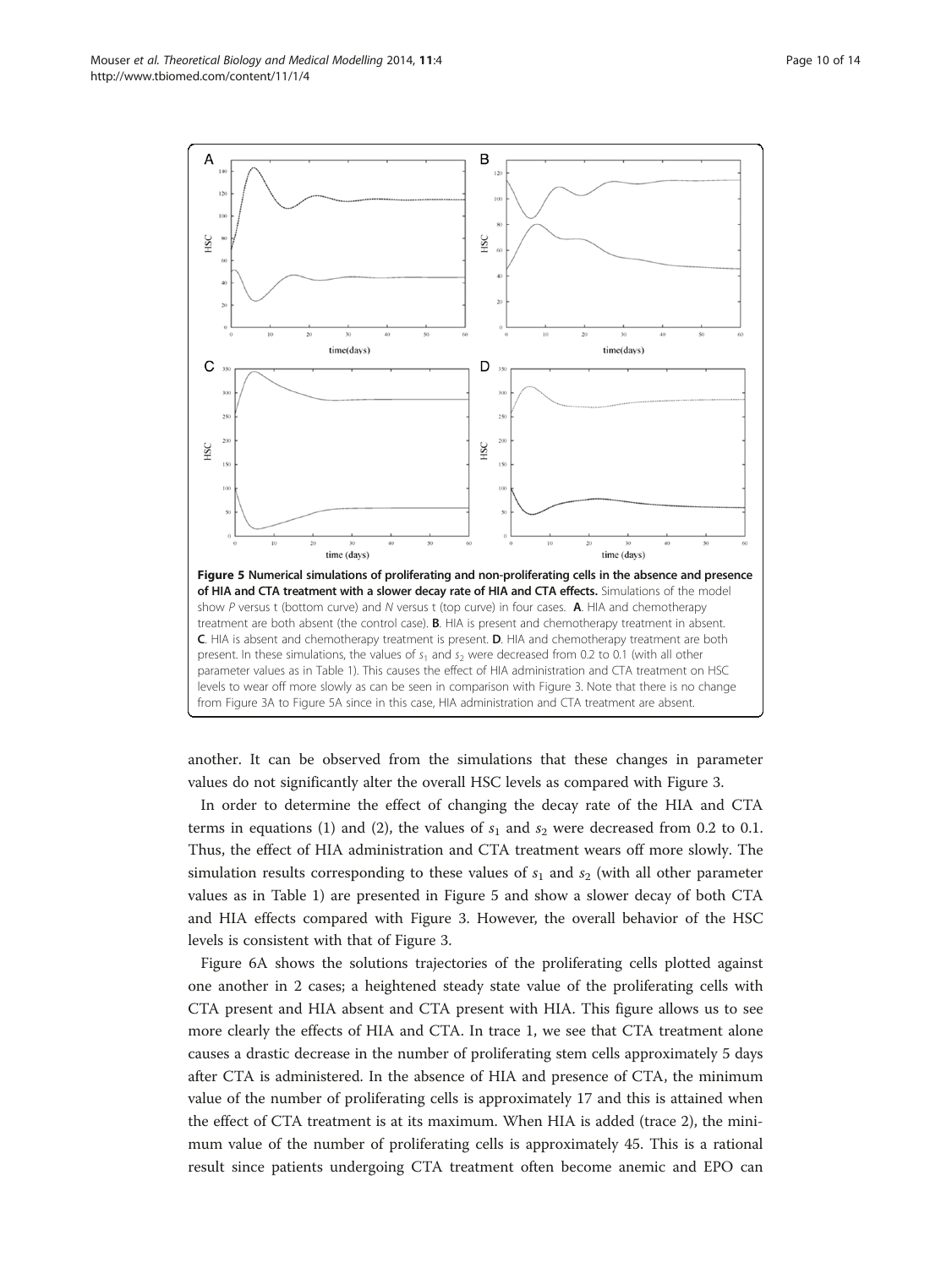<span id="page-10-0"></span>Mouser et al. Theoretical Biology and Medical Modelling 2014, 11:4 Page 11 of 14 http://www.tbiomed.com/content/11/1/4



work to stabilize the number of HSC. Figure 6B shows solution trajectories for high (trace 1), medium (trace 2), and low (trace 3) doses of CTA treatment without HIA administration. As is to be expected, the steady state value of the proliferating cells decreases as the dosage increases. However, if the dosage is too high, the number of proliferating cells approaches 0 within days of administration. In Figure 6C, simulations of the model were run during CTA treatment without HIA administration (trace 1) and at low (trace 2), moderate (trace 3), and high (trace 4) doses of HIA administration during CTA treatment. This result shows that when the dosage of HIA is too low, it is not effective at bringing the minimum value of the proliferating cells (occurring at approximately day 5) back to that of the normal levels (shown by the straight line). On the other hand, when the dosage is too high, the number of proliferating cells overshoots that of the steady state in the control case. Thus, the appropriate choice for this dosage (as controlled by  $\beta_{0,HIA}$ ) is necessary to produce the desired outcome. All of the results are in agreement with the stability analysis performed above.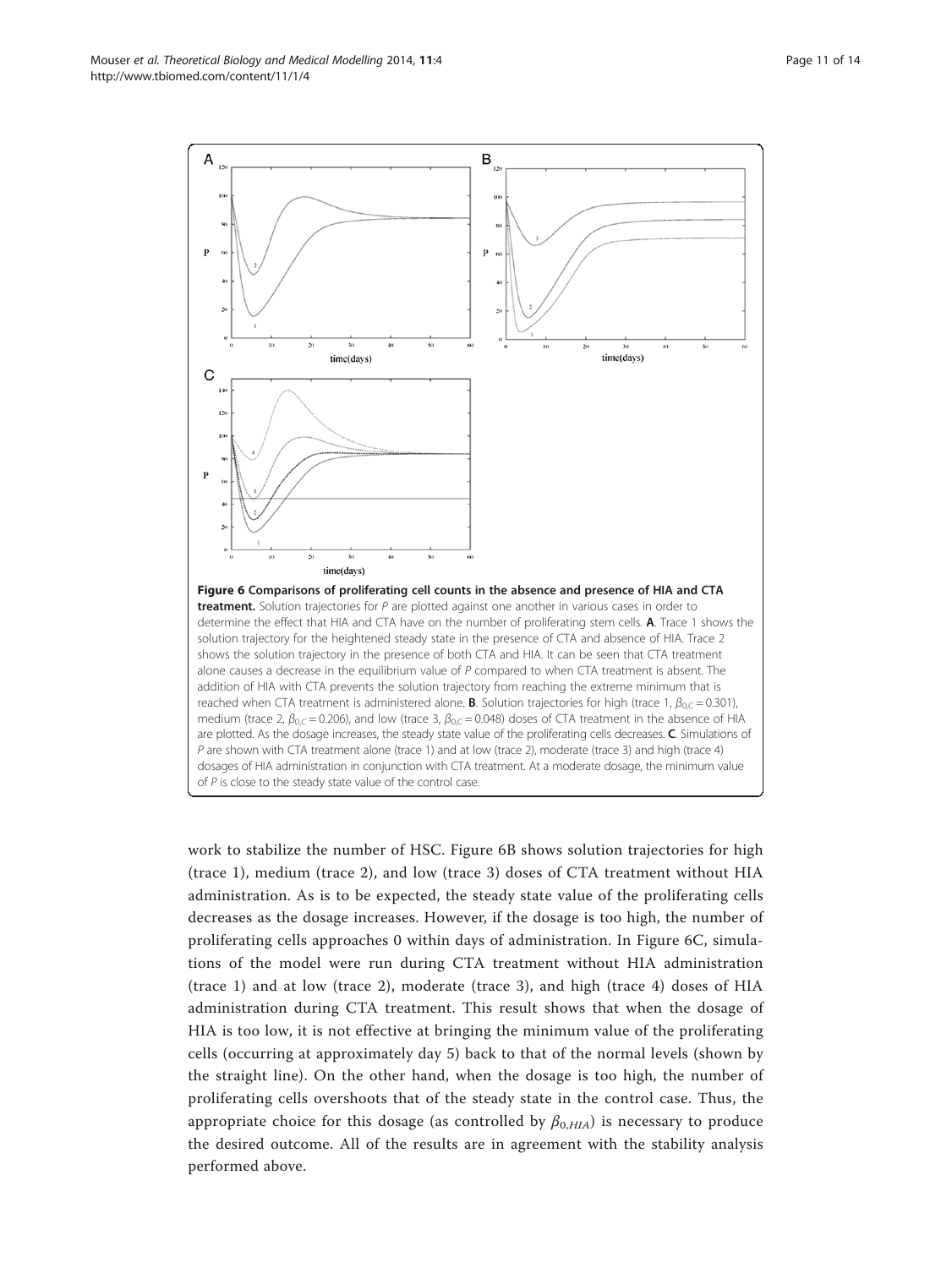## Conclusions

The use of potent anti-mitotic drug(s) to reduce proliferation of malignant cells is a widely used tool in oncology. Unfortunately, it is associated with serious side effects that manifest themselves in a variety of forms such as anemia and leukopenia [[26](#page-13-0),[27](#page-13-0)]. The model presented in this study demonstrates the expected outcome of chemotherapy treatment. A drastic reduction in the number of proliferating stem cells occurs which with respect to time recovers to a steady state value below the normal number of proliferating stem cells. This phenomenon is not surprising and is thought to play a pivotal role in terms of the toxicity associated with chemotherapy. In the case of concurrent chemotherapy treatment and hematopoietic inducing agent, the model demonstrates two noteworthy phenomena. The first one is HIA administration increases the nadir observed in the proliferative cell line compared with when CTA treatment alone is administered. This is significant in preventing patients undergoing chemotherapy treatment from experiencing secondary effects. Furthermore, the steady state value of the proliferating cells is significantly lower after CTA treatment, thereby, bringing patients closer to the steady state of the control case.

It is important to note that this model provides a theoretical outcome. The simplifying mathematical assumptions that were made allow for analysis of an otherwise overly complex system for which the exact control mechanisms are not well understood. The value of theoretical models lies in the relation of parameters that match individual patients. The challenge is clinically determining these parameters before subjecting the patient to chemotherapy. The cost to determine individualized parameters of each patient before subjecting them to chemotherapy can be prohibitive. However, the model is relevant in that it enhances the current understanding of stem cell dynamics and provides insight on the stem cell kinetics with respect to time. This can help clinicians refine standard treatments.

The model and accompanying analysis bring forth an interesting question that has ramifications in the field of oncology: Is concurrent administration of a HIA during chemotherapy a prudent approach for reducing toxicity during chemotherapy? There is substantial clinical evidence to suggest that HIAs are useful in cases of anemia. Prophylactic use of HIAs with chemotherapeutic agents at the onset of treatment seems rational, at least on a theoretical level. However, one has to balance the cost of these treatments with respect to clinical benefit. Equally relevant is the risk of inducing adverse side effects through the use of HIAs such as venous thromboembolism and tumor progression [[28,29](#page-13-0)]. In future work, we will attempt to capture the pharmacokinetic pattern and fluctuations of different drug effects with respect to proliferating stem cells.

#### Abbreviations

CTA: Chemotherapeutic agent; HIA: Hematopoietic inducing agent; HSC: Hematopoietic stem cells; EPO: Erythropoietin; G-CSF: Granulocyte-colony stimulating factor.

#### Competing interests

The authors declare that they have no competing interests.

#### Authors' contributions

CM derived the new terms to be added to the mathematical model. CM ran the numerical simulations and determined the parameter values for the model. EA calculated the fixed points and stability analysis. EV provided insight on biology and did literature search for clinical data. CM and EV wrote the document together. EA verified the equations and proofread the document. JT provided clinical data. All authors approved the final document.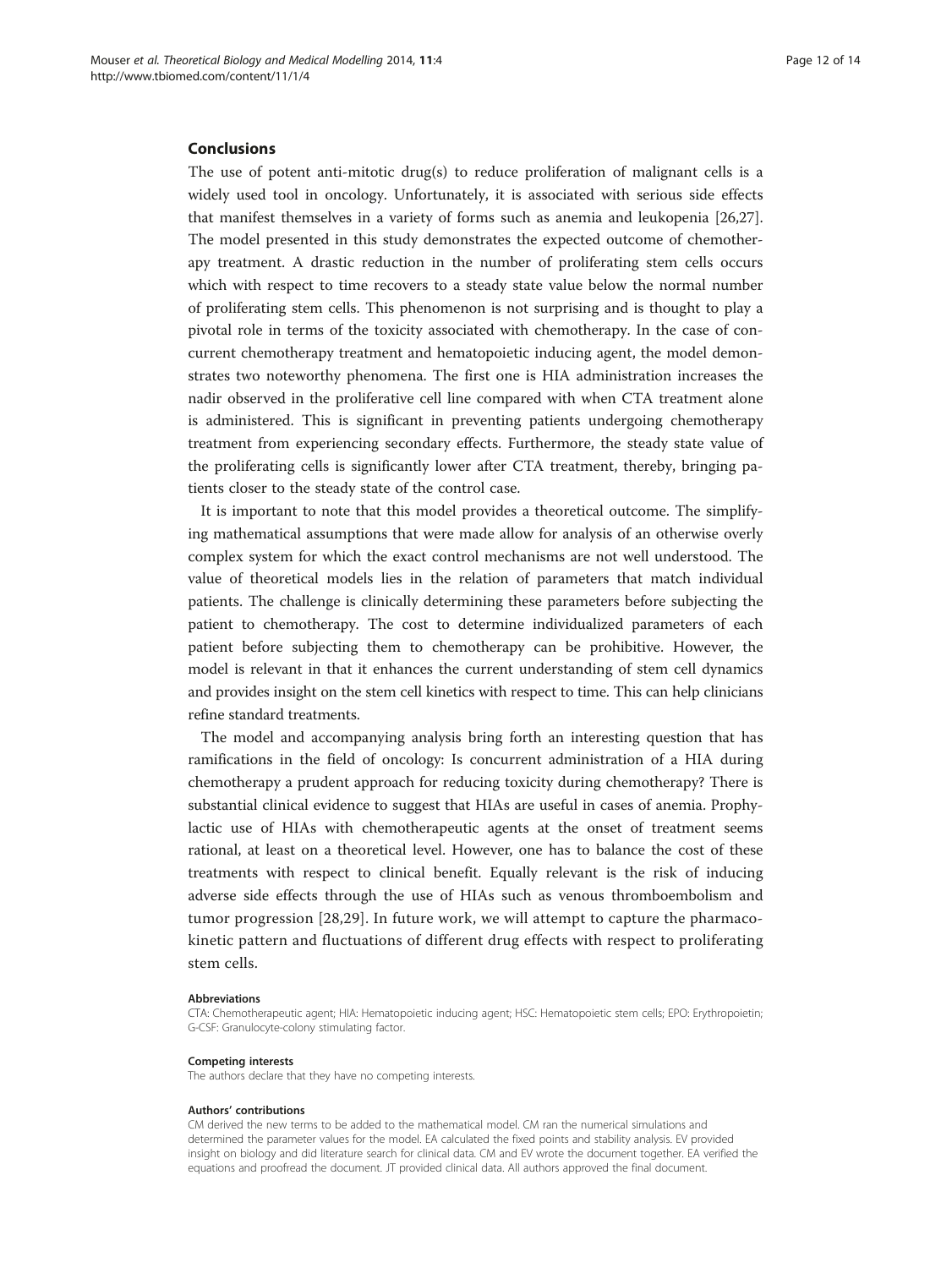#### <span id="page-12-0"></span>Acknowledgements

This work was supported by grants from the Center for Research, College of Science and Health, William Paterson University of New Jersey and from the Office of Research and Sponsored Programs of Kean University. This work was done at William Paterson University, Department of Mathematics and Kean University, School of Natural Sciences.

#### Author details

<sup>1</sup>Department of Mathematics, William Paterson University, 300 Pompton Rd, Wayne NJ. 07470, USA. <sup>2</sup>Kean University, School of Natural Sciences, 1000 Morris Ave, Union N.J. 07083, USA. <sup>3</sup>Colfax Oncology Center, 680 Broadway, Paterson N.J. 07514, USA.

Received: 14 June 2013 Accepted: 14 January 2014 Published: 17 January 2014

#### References

- 1. Damon LE, Hu WW, Stockerl-Goldstein KE, Blume KG, Wolf JL, Gold E, Cecchi GR, Irwin D, Glaspy J, Territo I, Miller W, Mason JR, Linker CA: High-dose chemotherapy and hematopoietic stem cell rescue for breast cancer: experience in California. Biol Blood Marrow Transplant 2000, 6(5):496–505.
- 2. Dar Santos AE, Partovi N, Ford JE, Yoshida EM: Use of hematopoietic growth factors as adjuvant therapy for anemia and neutropenia in the treatment of hepatitis C. Ann Pharmacother 2007, 41(2):268–275.
- Woo S, Krzyzanski W, Jusko WJ: Pharmacokinetic and pharmacodynamic modeling of recombinant human erythropoietin after intravenous and subcutaneous administration in rats. J Pharmacol Exp Ther 2006, 319(3):1297–1306.
- 4. Koc ON, Gerson SL, Cooper BW, Dyhouse SM, Haynesworth SE, Caplan AI, Lazarus HM: Rapid hematopoietic recovery after coinfusion of autologous-blood stem cells and culture-expanded marrow mesenchymal stem cells in advanced breast cancer patients receiving high-dose chemotherapy. J Clin Oncol 2000, 18(2):307–316.
- 5. Gianni AM, Siena S, Bregni M, Tarella C, Stern AC, Pileri A, Bonadonna G: Granulocyte-macrophage colony-stimulating factor to harvest circulating haemopoietic stem cells for autotransplantation. Lancet 1989, 2(8663):580–585.
- 6. Molina-Pena R, Alvarez MM: A simple mathematical model based on the cancer stem cell hypothesis suggests kinetic commonalities in solid tumor growth. PLoS ONE 2012, 7(2):e26233.
- 7. Daukste L, Basse B, Baguley BC, Wall DJN: Using a stem cell and progeny model to illustrate the relationship between cell cycle times of in vivo human tumour cell tissue populations, in vitro primary cultures and the cell lines derived from them. J Theor Bio 2009, 260:563–571.
- 8. Shochat E, Stemmer SM, Segel L: Human haematopoiesis in steady state and following intense perturbations. Bull Math Bio 2002, 64:861–886.
- 9. Antoniou ES, Mouser CL, Rosar ME, Tadros J, Vassiliou EK: Hematopoietic stem cell proliferation modeling under the influence of hematopoietic-inducing agent. Shock 2009, 32(5):471–477.
- 10. Kato K, Radbruch A: Isolation and characterization of CD34<sup>+</sup> hematopoietic stem cells from human peripheral blood by high-gradient magnetic cell sorting. Cytometry 1993, 14(4):384–392.
- 11. Goutelle S, Maurin M, Rougier F, Barbaut X, Bourguignon L, Ducher M, Maire P: The Hill equation: a review of its capabilities in pharmacological modelling. Fund and Clinical Pharm 2008, 22:633–648.
- 12. Maleki A, Najafabadi AR, Roohvand F, Shafiee A, Khanahmad H, Faghihi H, Hedayati MH, Tajerzadeh H: Evaluation of bioactivity and pharmacokinetic characteristics of PEGylated P.pastoris-expressed erythropoietin. Drug Deliv 2011, 18(8):570–577.
- 13. Ray-Coquard I, Morere JF, Scotte F, Cals L, Antoine EC: Management of anemia in advanced breast and lung cancer patients in daily practice: results of a French survey. Adv Ther 2002, 29(2):124-133.
- 14. Rayson D, Lutes S, Sellon M, Colwell B, Dorreen M, Drucker A, Jeyakumar A, Snow S, Younis T: Incidence of febrile neutropenia during adjuvant chemotherapy for breast cancer: a prospective study. Curr Oncol 2012, 19(3):216–218.
- 15. Mackey MC: Unified hypothesis for the orgin of aplastic anemia and periodic hematopoiesis. Blood 1978, 5:941–956.
- 16. Mackey MC: Mathematical models of haematopoietic cell replication and control. In The art of mathematical modelling: case studies in ecology, Physiology and Biofluids. Edited by Othmer H, Adler F, Lewis M, Dallon J. New York: Prentice Hall; 1996:149–178.
- 17. Yan X, Lowe PJ, Fink M, Berghout A, Balser S, Krzyzanski W: Population pharmacokinetic and pharmacodynamic model-based comparability assessment of a recombinant human epoetin alfa and the biosimilar HX575. J Clin Pharmacol 2012, 52(11):1624–1644.
- 18. Bakri SJ, Snyder MR, Reid JM, Pulido JS, Singh RJ: Pharmacokinetics of intravitreal bevacizumab (Avastin). Opthalmology 2007, 114(5):855–859.
- 19. van der Vijgh WJ: Clinical pharmacokinetics of carboplatin. Clin Pharmacokinet 1991, 21(4):242–261.
- 20. Kim YB, Chung YW, Bae HS, Lee JK, Lee NW, Lee KW, Song JY: Circulating endothelial progenitor cells in gynaecological cancer. J Int Med Res 2013, 41(2):293–299.
- 21. Mackey MC: Periodic auto-immune hemolytic anemia: an induced dynamical disease. Bull Math Biol 1979, 41(6):829–834.
- 22. Smith JA, Martin L: Do cells cycle? Proc Natl Acad Sci U S A 1973, 70(4):1263-1267.
- 23. Ermentrout B: Simulating, analyzing, and animating dynamical systems : a guide to XPPAUT for researchers and students. Philadelphia: Society for Industrial and Applied Mathematics; 2002.
- 24. Abrams RA, Johnston-Early A, Kramer C, Minna JD, Cohen MH, Deisseroth AB: Amplification of circulating granulocyte-monocyte stem cell numbers following chemotherapy in patients with extensive small cell carcinoma of the lung. Cancer Res 1981, 41:35–41.